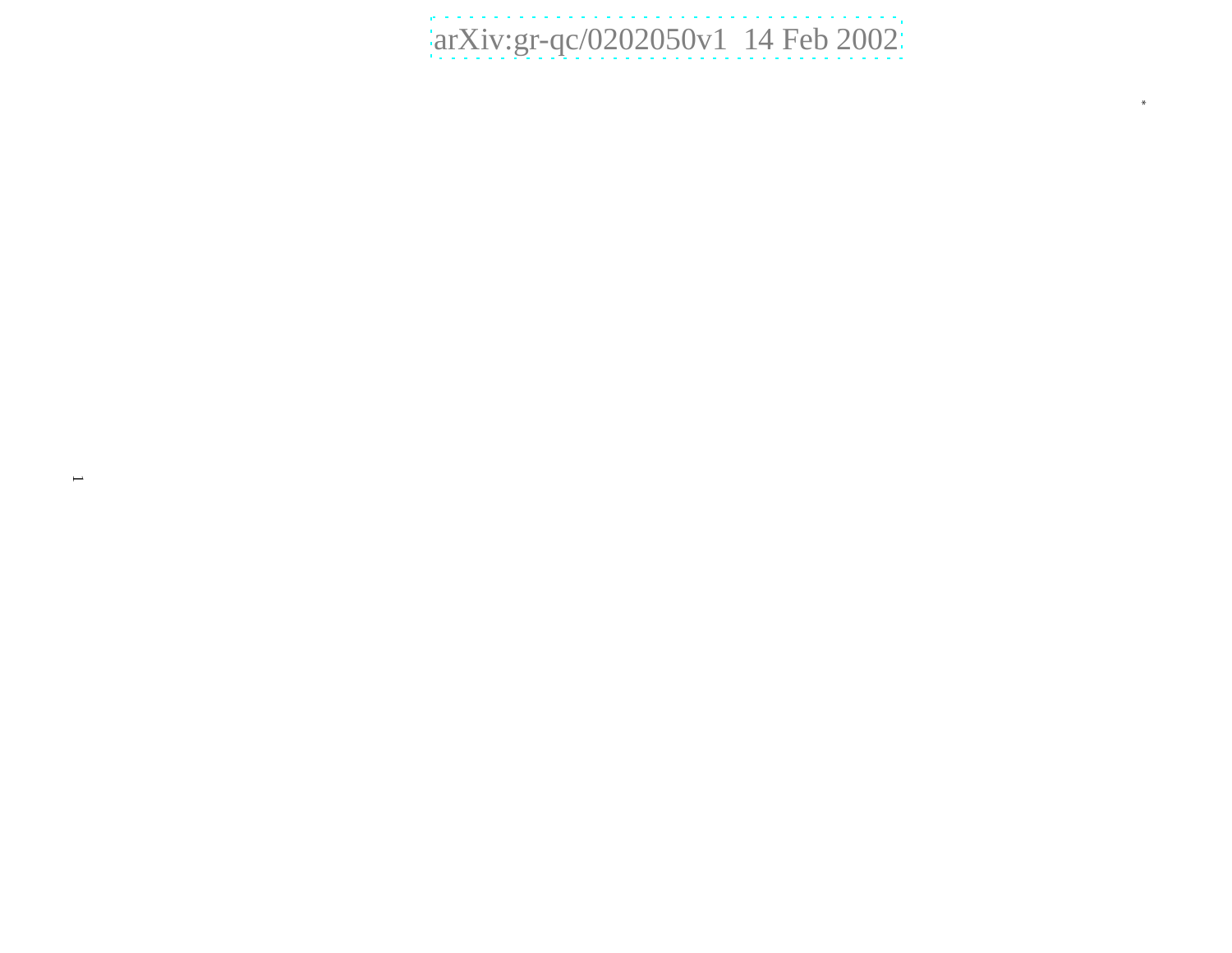# Dynamics of electromagnetic waves in Kerr geometry

Banibrata Mukhopadhyay Theoretical Physics Group, Physical Research Laboratory, Navrangpura, Ahmedabad-380009, India

Here we are interested to study the spin-1 particle i.e., electro-magnetic wave in curved spacetime, say around black hole. After separating the equations into radial and angular parts, writing them according to the black hole geometry, say, Kerr black hole we solve them analytically. Finally we produce complete solution of the spin-1 particles around a rotating black hole namely in Kerr geometry. Obviously there is coupling between spin of the electro-magnetic wave and that of black hole when particles propagate in that space-time. So the solution will be depending on that coupling strength. This solution may be useful to study different other problems where the analytical results are needed. Also the results may be useful in some astrophysical contexts.

KEY WORDS : spin-1 particle, black hole geometry, Maxwell equations

PACS NO. : 03.50.De, 04.20.-q, 04.70.-s, 95.30.Sf

#### I. INTRODUCTION

We know that Maxwell's equations describe the dynamics of electro-magnetic wave. Four equations indicate how electric and magnetic field are dependent each other and how they propagate in space. Also electro-magnetic wave means particle of spin-1, like photon. To study the dynamics of the spin-1 particles in curved space-time one needs to look up the Maxwell's equation in Kerr geometry (if the central gravitating object is chosen rotating and uncharged). In this context it is easier to consider the electromagnetic waves as an external perturbation in the space-time. This external perturbation can be represented as incident waves of different sorts in the space-time of the black hole. We are considering the back ground space-time as of Kerr black hole which is stationary and axisymmetric. So the perturbation can be expressed as a superposition of waves with different modes with the 't' and ' $\phi$ ' dependence given as  $exp[i(\sigma t + m\phi)]$ , where  $\sigma$  is the frequency of the waves and m is an integer which may be positive, negative or zero. Far away from the black hole the space-time is flat where the Maxwell's equation and its solution are well known. As the electromagnetic wave i.e., corresponding perturbation comes closer to the black hole the space-time becomes curved where usual quantum theory may not be applicable. In that region, set of Maxwell equations will be modified and corresponding global behaviour of the spin-1 particles will be deviated with respect to that of flat space.

Photon is an electro-magnetic radiation. From the study of Maxwell equations we can investigate the behaviour of the photon close to the black hole or other gravitating object which result can be applicable further for other related works and in the context of astrophysical problem where the relativistic information is important. The solutions

<sup>∗</sup> e-mail: bm@prl.ernet.in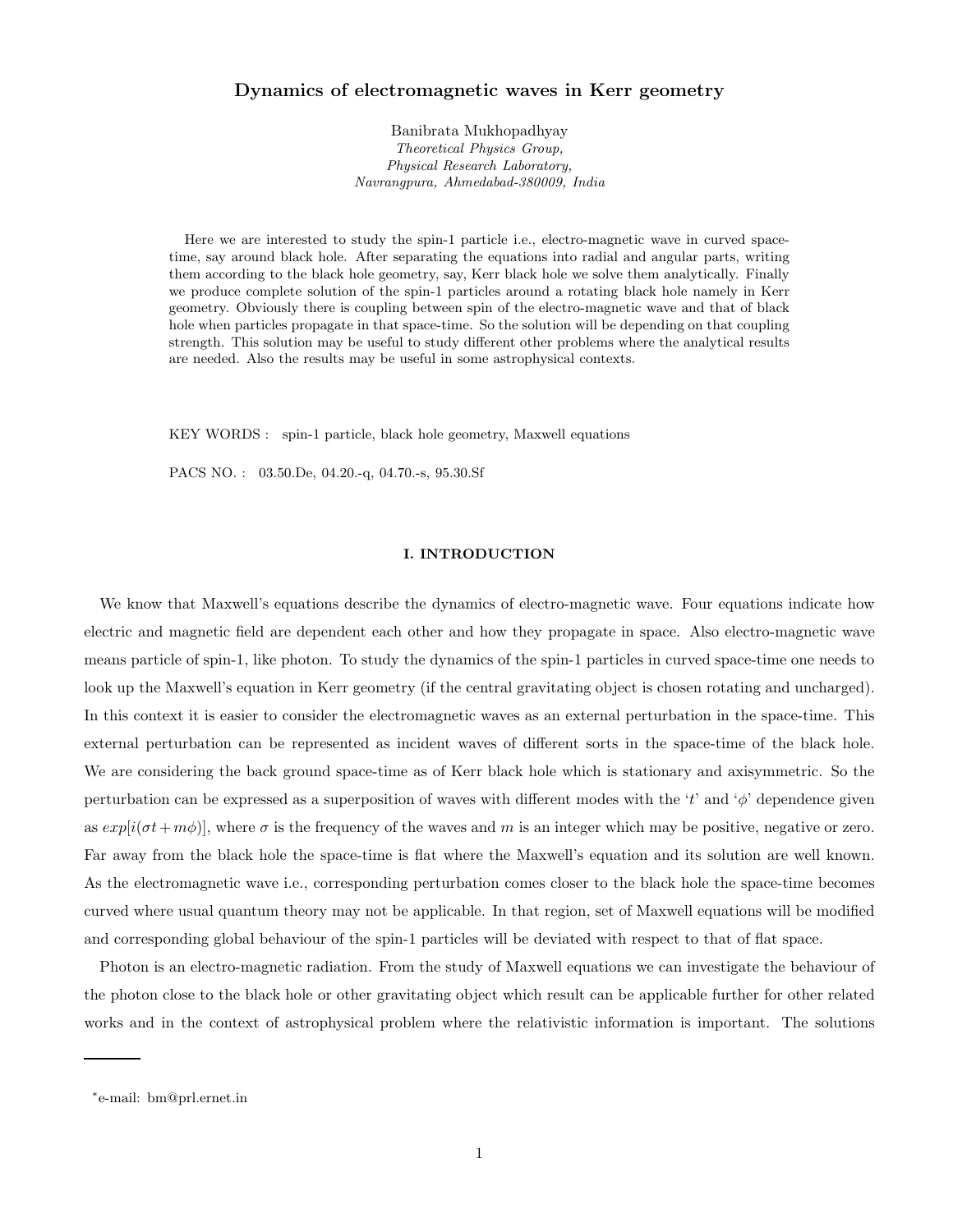of Maxwell equations in a curved space-time have a considerable importance in black hole physics as well as in the context of mathematical physics. If the spatially complete solution is possible to construct, it is very useful to study the absorption rate of the black hole, to find the corresponding Feynman Green function, for checking the stability of the black hole (say, in case of the Kerr geometry, one can study the stability of Kerr black hole), to study the black hole perturbation, to study the quasi-normal modes of the black hole, to do the second quantization of the metric (in this case Kerr metric) etc. In case of matter flows towards the compact object, out of the matter which falls towards the central body photon is there. That photon also may take part in the cooling process of the accreting matter, though the Compton wavelength of the incoming photon is very small compared to size of the black hole horizon if the black hole is chosen as formed by the supernova explosion only. On the other hard, we know all the primordial black holesof mass greater than  $10^{15}$ gm are still exist in nature [[1\]](#page-15-0). For this kind of black holes the interaction between the incoming photon and the black hole may be significant. Thus, naturally the dynamical behaviour of the photon, how it is coupled with space-time (how the spin of the photon couples with the rotation of compact object) is very important to study. Also, in the case of Hawking radiation, boson, fermion, graviton are emitted from the black hole and scattered in the space-time. In that context the behaviour of the electromagnetic wave is essential to look into.

In 1972, Teukolsky [\[2](#page-15-0)] initiated the electromagnetic perturbation in Kerr geometry and separated corresponding master equation. It was shown that, separation into radial  $(r)$  and angular  $(\theta)$  parts is possible if the particular choice of temporal  $(t)$  and azimuthal  $(\phi)$  dependency is chosen in case of stationary and axisymmetric system as given above. In next year Teukolsky[[3\]](#page-15-0) himself studied corresponding reflection and transmission problem of the electromagnetic waves in Kerr geometry. Then, Teukolsky & Press[[4\]](#page-15-0) studied the interaction of electromagnetic waves with black hole and found numerical solutions asymptotically. In 1976, Chandrasekhar[[5\]](#page-15-0) again looked into the separated Maxwell equations in curved space-time particularly in Kerr geometry and indicated about some features like super-radiance. Laterhe discussed [[6\]](#page-15-0) extensively about the electromagnetic, Dirac, gravitational wave equation in curved spacetime and showed some asymptotic results. In 1984, Chakrabarti [\[7](#page-15-0)] solved the separated angular Dirac equation analytically and also listed the values of the separation constant  $\lambda$  for the particle of spin 1/2, 1 and 2. Then, various scattering phenomena from black holes have been studied by Futterman et al. [\[8](#page-15-0)]. After that, recently, Mukhopadhyay & Chakrabarti [\[9–11](#page-15-0)], Mukhopadhyay [\[12,13](#page-15-0)] have started to study different behaviour of spin-1/2 particles in curved space-time in case of non-rotating (Schwarzschild), rotating (Kerr) and charged (Reissner-Nordström) black hole geometry. Following (almost) same approach here we would like to re-initiate the study of spin-1 particles in Kerr geometry. Most of the earlier studies [\[3–5](#page-15-0)] have given asymptotic solutions of Maxwell equations, here we are going to present spatially complete, global solution in Kerr geometry. Here one of the main difference of our approach is that after separating the equation into radial and angular part, with a further certain choice of basis, imaginary number  $i (= \sqrt{-1})$  is completely taken off from potential of the system. Physically, as if we consider such a frame there the potential is real which is felt by the incoming electromagnetic wave. So the final equations to be studied are explicitly real which makes easier to attack the problem (in case of[[6\]](#page-15-0), potential contains real and imaginary both the parts, so the potential behaviour had to be studied separately).

We will use Newman-Penrose spinor formalism to write the Maxwell equations in curved space-time and then separate into the radial and angular part to solve separately. In the next section we will introduce the basic equations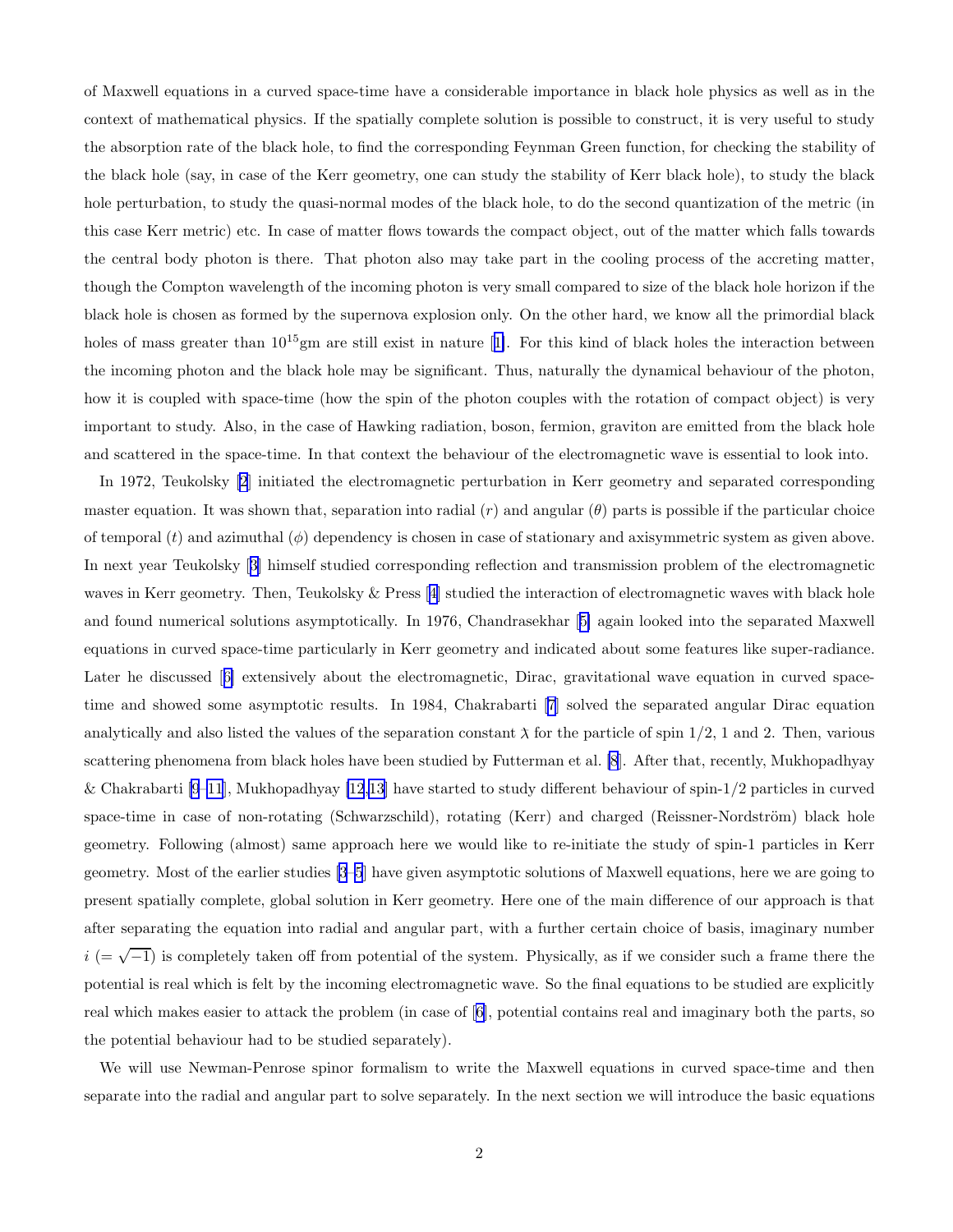<span id="page-3-0"></span>of the problem. In §3, we will show analytical solutions where the behaviour of potentials for the different sets of input parameter are shown. Finally, in §4, we will make conclusions.

### II. BASIC EQUATIONS OF THE PROBLEM

We know that  $F_{ij} = \partial_i A_j - \partial_j A_i$  is the electromagnetic covariant antisymmetric tensor where,  $A_i = (A_0, \vec{A}) (A_0, \vec{A})$ and  $\vec{A}$  are the scalar and vector potential respectively) and corresponding Maxwell equations in curved space-time is

$$
F_{[ij;k]} = 0, \t g^{ik} F_{ij;k} = 0.
$$
\t(1)

Following Chandrasekhar [\[6](#page-15-0)], using Newman-Penrose formalism,  $F_{ij}$  can be written in terms of three complex scalars as

$$
\phi_0 = F_{13} = F_{ij}l^i m^j,
$$
  
\n
$$
\phi_1 = \frac{1}{2}(F_{12} + F_{43}) = \frac{1}{2}F_{ij}(l^i n^j + \bar{m}^i m^j),
$$
  
\n
$$
\phi_2 = F_{42} = F_{ij}\bar{m}^i m^j.
$$
\n(2)

Here,  $l^i$ ,  $n^i$ ,  $m^i$  and  $\bar{m}^i$  are four null basis for Newman-Penrose formalism. In terms of the tetrad components and intrinsic derivatives Maxwell equations become

$$
F_{[ab|c]} = 0, \t \eta^{nm} F_{an|m} = 0.
$$
\t(3)

Thus, by using eqns. (2) and (3), Maxwell equations are replaced by

$$
\phi_{1|1} - \phi_{0|4} = 0, \qquad \phi_{2|1} - \phi_{1|4} = 0,
$$
  
\n
$$
\phi_{1|3} - \phi_{0|2} = 0, \qquad \phi_{2|3} - \phi_{1|2} = 0.
$$
\n(4)

In terms of different spin coefficients, tetrads which are expressed in terms of directional derivatives, eqn. (4) i.e., the reduced Maxwell equations become

$$
D\phi_1 - \delta^* \phi_0 = (\pi - 2\alpha)\phi_0 + 2\rho \phi_1 - \kappa \phi_2,
$$
  
\n
$$
D\phi_2 - \delta^* \phi_1 = -\lambda \phi_0 + 2\pi \phi_1 + (\rho - 2\epsilon)\phi_2,
$$
  
\n
$$
\delta\phi_1 - \underline{\Delta}\phi_0 = (\mu - 2\gamma)\phi_0 + 2\tau \phi_1 - \sigma \phi_2,
$$
  
\n
$$
\delta\phi_2 - \underline{\Delta}\phi_1 = -\nu \phi_0 + 2\mu \phi_1 + (\tau - 2\beta)\phi_2.
$$
\n(5)

Here,  $D, \Delta, \delta, \delta^*$  are the directional derivatives which are basically the basis vectors of the system. Different spin coefficientsnamely  $\pi$ ,  $\alpha$ ,  $\rho$ ,  $\kappa$ ,  $\lambda$ ,  $\epsilon$ ,  $\mu$ ,  $\gamma$ ,  $\tau$ ,  $\sigma$ ,  $\nu$ ,  $\beta$  are given by Chandrasekhar [[6\]](#page-15-0) and which are expressed in terms of the Kerr metric coefficients. If we substitute all these in eqn. (5) we get

$$
\frac{1}{\bar{\rho}^*\sqrt{2}} \left( \mathcal{L}_1 - \frac{i a \sin \theta}{\bar{\rho}^*} \right) \phi_0 = \left( \mathcal{D}_1 + \frac{2}{\bar{\rho}^*} \right) \phi_1,
$$
\n
$$
\frac{1}{\bar{\rho}^*\sqrt{2}} \left( \mathcal{L}_0 + \frac{2 i a \sin \theta}{\bar{\rho}^*} \right) \phi_1 = \left( \mathcal{D}_0 + \frac{1}{\bar{\rho}^*} \right) \phi_2,
$$
\n(6)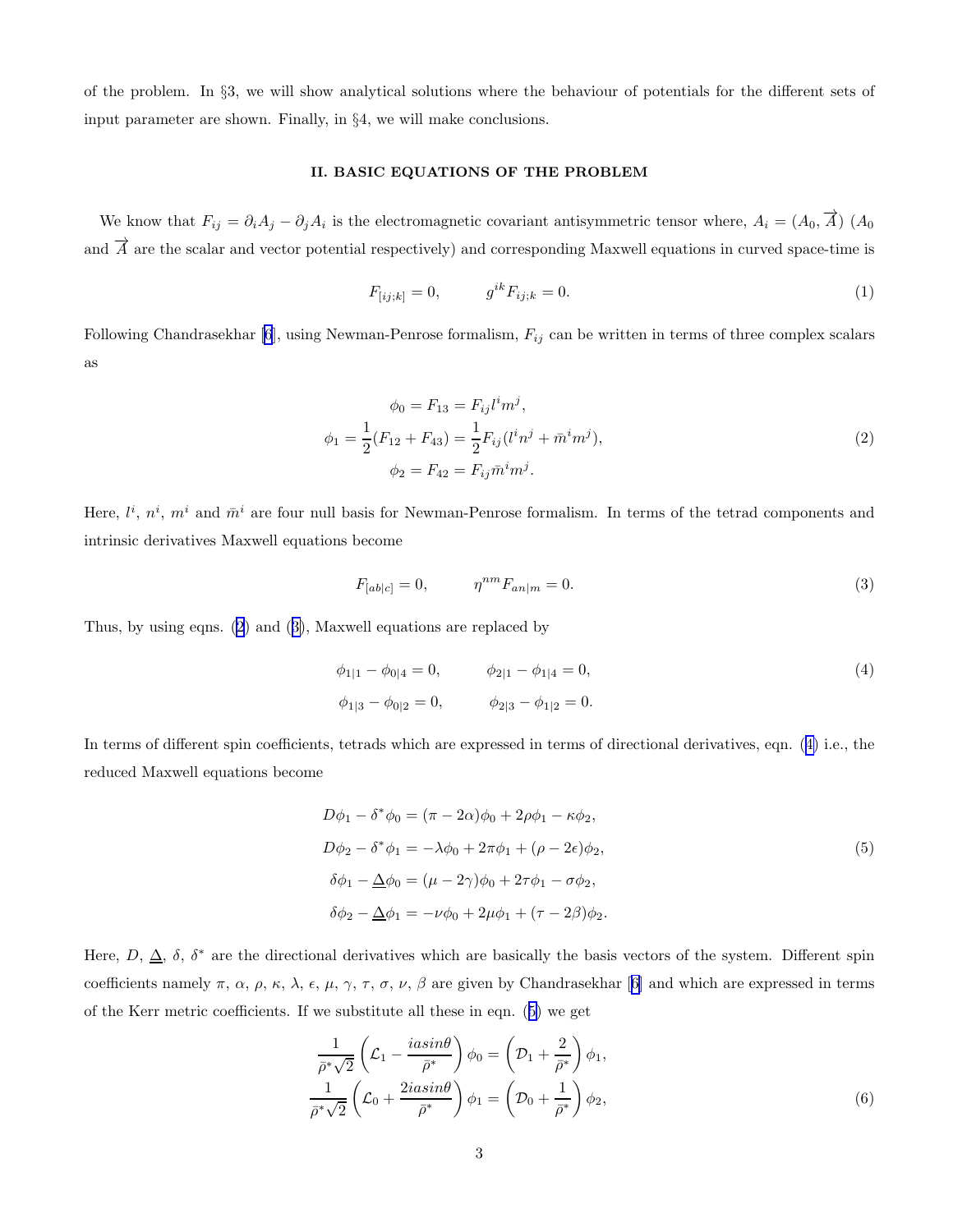$$
\frac{1}{\bar{\rho}\sqrt{2}}\left(\mathcal{L}_1^{\dagger} + \frac{iasin\theta}{\bar{\rho}^*}\right)\phi_2 = -\frac{\Delta}{2\rho^2}\left(\mathcal{D}_0^{\dagger} + \frac{2}{\bar{\rho}^*}\right)\phi_1,
$$
\n
$$
\frac{1}{\bar{\rho}\sqrt{2}}\left(\mathcal{L}_0^{\dagger} + \frac{2iasin\theta}{\bar{\rho}^*}\right)\phi_1 = -\frac{\Delta}{2\rho^2}\left(\mathcal{D}_1^{\dagger} - \frac{1}{\bar{\rho}^*}\right)\phi_0,
$$

<span id="page-4-0"></span>where,  $\bar{\rho} = r + i\alpha\cos\theta$ ,  $\bar{\rho}^* = r - i\alpha\cos\theta$  and  $\mathcal{L}_n$ ,  $\mathcal{L}_n^{\dagger}$ ,  $\mathcal{D}_n$  and  $\mathcal{D}_n^{\dagger}$  are defined as

$$
\mathcal{D}_n = \partial_r + \frac{iK}{\Delta} + 2n \frac{r - M}{\Delta}; \qquad \mathcal{D}_n^{\dagger} = \partial_r - \frac{iK}{\Delta} + 2n \frac{r - M}{\Delta}, \tag{7a}
$$

$$
\mathcal{L}_n = \partial_\theta + Q + n \cot \theta; \qquad \mathcal{L}_n^\dagger = \partial_\theta - Q + n \cot \theta,\tag{7b}
$$

$$
K = (r2 + a2)\sigma + am; \Delta = r2 + a2 - 2Mr; Q = a\sigma sin\theta + m\sigma sec\theta.
$$
 (7c)

Nowchoosing  $\Phi_0 = \phi_0$ ,  $\Phi_1 = \phi_1 \bar{\rho}^* \sqrt{2}$  and  $\Phi_2 = 2\phi_2(\bar{\rho}^*)^2$  eqn. ([6\)](#page-3-0) reduces to

$$
\left(\mathcal{L}_1 - \frac{i a \sin \theta}{\bar{\rho}^*}\right) \Phi_0 = \left(\mathcal{D}_1 + \frac{1}{\bar{\rho}^*}\right) \Phi_1,
$$
\n
$$
\left(\mathcal{L}_0 + \frac{i a \sin \theta}{\bar{\rho}^*}\right) \Phi_1 = \left(\mathcal{D}_0 - \frac{1}{\bar{\rho}^*}\right) \Phi_2,
$$
\n
$$
\left(\mathcal{L}_1^{\dagger} - \frac{i a \sin \theta}{\bar{\rho}^*}\right) \Phi_2 = -\Delta \left(\mathcal{D}_0^{\dagger} + \frac{1}{\bar{\rho}^*}\right) \Phi_1,
$$
\n
$$
\left(\mathcal{L}_0^{\dagger} + \frac{i a \sin \theta}{\bar{\rho}^*}\right) \Phi_1 = -\Delta \left(\mathcal{D}_1^{\dagger} - \frac{1}{\bar{\rho}^*}\right) \Phi_0.
$$
\n(8)

Now using first and last equation of (8) we get

$$
\left[\Delta \mathcal{D}_1 \mathcal{D}_1^\dagger + \mathcal{L}_0^\dagger \mathcal{L}_1 - 2i\sigma (r + i a cos \theta)\right] \Phi_0 = 0 \tag{9}
$$

and using second and third of (8) we get

$$
\[ \Delta \mathcal{D}_0^{\dagger} \mathcal{D}_0 + \mathcal{L}_0 \mathcal{L}_1^{\dagger} + 2i\sigma (r + iacos\theta) \] \Phi_2 = 0. \tag{10}
$$

Equations (9) and (10) are clearly separable. Now we choose,  $\Phi_0 = R_{+1}(r)S_{+1}(\theta)$ ,  $\Phi_2 = R_{-1}(r)S_{-1}(\theta)$  and separating the eqns. (9) and (10) into radial and angular parts we get the Teukolsky's equation as

$$
\left(\Delta \mathcal{D}_0 \mathcal{D}_0^{\dagger} - 2i\sigma r\right) \Delta R_{+1} = \lambda \Delta R_{+1},
$$
\n
$$
\left(\mathcal{L}_0^{\dagger} \mathcal{L}_1 + 2a\sigma cos\theta\right) S_{+1} = -\lambda S_{+1},
$$
\n
$$
\left(\Delta \mathcal{D}_0^{\dagger} \mathcal{D}_0 + 2i\sigma r\right) R_{-1} = \lambda R_{-1},
$$
\n
$$
\left(\mathcal{L}_0 \mathcal{L}_1^{\dagger} - 2a\sigma cos\theta\right) S_{-1} = -\lambda S_{-1}.
$$
\n(11)

Here, we use the identity  $\Delta \mathcal{D}_1 \mathcal{D}_1^{\dagger} R_{+1} = \mathcal{D}_0 \mathcal{D}_0^{\dagger} \Delta R_{+1}$  and  $\lambda$  is chosen as the separation constant. Now choosing  $P_{+1} = \Delta R_{+1}$  and  $P_{-1} = R_{-1}$  and by a suitable choice of the relative normalisation of the functions  $P_{+1}$  and  $P_{-1}$  we get

$$
\Delta \mathcal{D}_0 \mathcal{D}_0 P_{-1} = \xi P_{+1}; \quad \Delta \mathcal{D}_0^{\dagger} \mathcal{D}_0^{\dagger} P_{+1} = \xi^* P_{-1}, \tag{12}
$$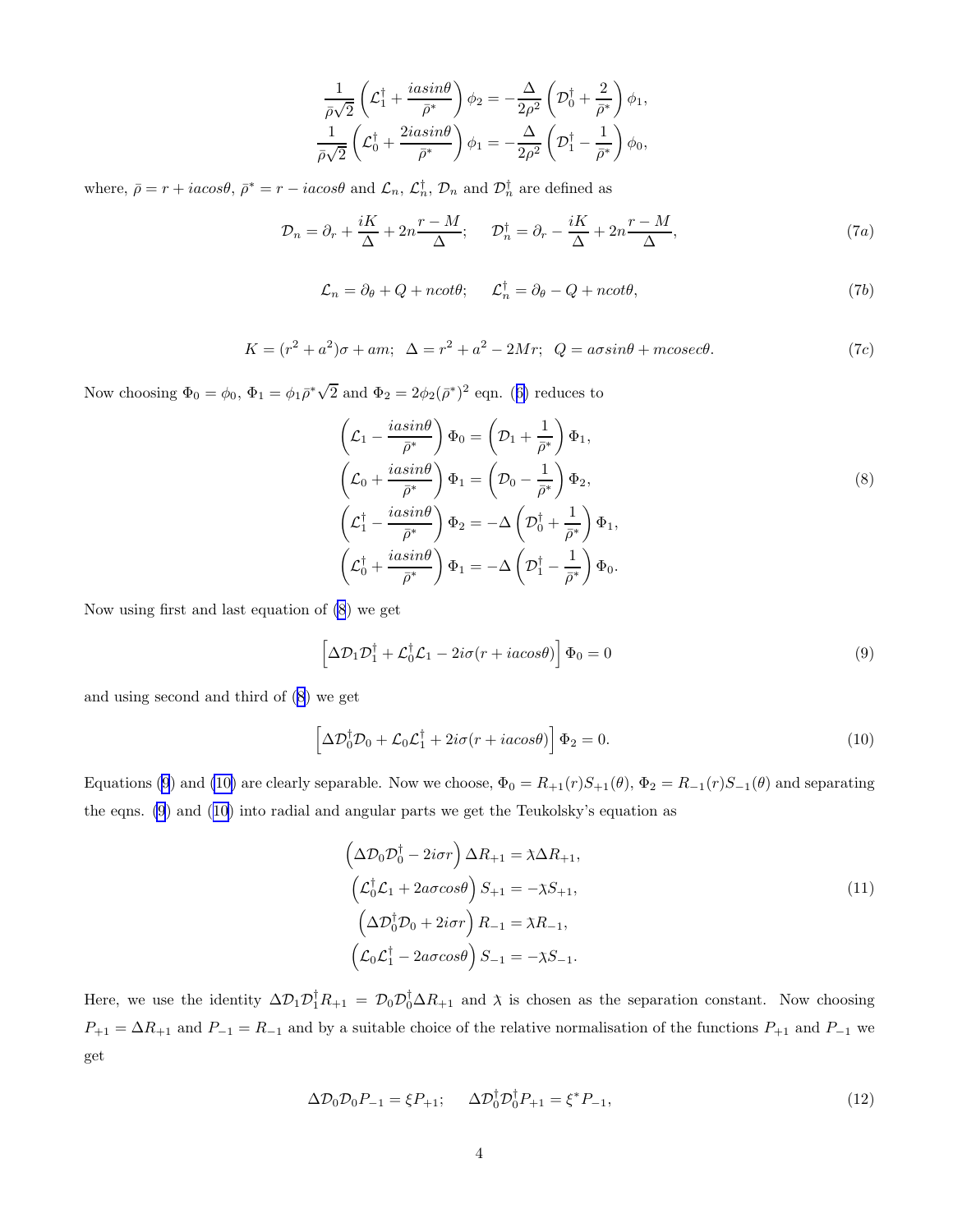<span id="page-5-0"></span>where, $|\xi|^2 = \lambda^2 - 4\alpha^2 \sigma^2$  and  $\alpha^2 = a^2 + \frac{am}{\sigma}$ . Thus, from the first of eqn. ([12\)](#page-4-0), (7a,b) and third of [\(11\)](#page-4-0) we get

$$
\xi P_{+1} = (\lambda - 2i\sigma r)P_{-1} + 2iK\mathcal{D}_0 P_{-1}.
$$
\n(13)

Similarly,using second of eqn.  $(12)$ ,  $(7a,b)$  and first of  $(11)$  $(11)$  we get

$$
\xi^* P_{-1} = (\lambda + 2i\sigma r) P_{+1} - 2iK \mathcal{D}_0^{\dagger} P_{+1}.
$$
\n(14)

Then from eqns. (13) and (14) we get

$$
\frac{d}{dr}P_{+1} = \frac{iK}{\Delta}P_{+1} - \frac{i}{2K}\left[ (\lambda + 2i\sigma r)P_{+1} - \xi^* P_{-1} \right],\tag{15}
$$

$$
\frac{d}{dr}P_{-1} = -\frac{iK}{\Delta}P_{-1} + \frac{i}{2K} \left[ (\lambda - 2i\sigma r)P_{-1} - \xi P_{+1} \right].
$$
\n(16)

Now, eqns. (15) and (16) are the set of radial equations which we will solve for the radial behaviour of spin-1 particles.

## II.A. Reduction of Angular equations

Now,in angular set of equation of ([11\)](#page-4-0), if we choose the integrating factor  $sin\theta$  and consider the independent variable  $\theta$  transforms as  $\frac{d}{dU} = \sin \theta \frac{d}{d\theta}$  such that

$$
U = \log \left| \tan \frac{\theta}{2} \right|,\tag{17}
$$

we get the transformed set of angular Maxwell equations as

$$
\frac{d^2S_{\pm 1}}{dU^2} + \mathcal{J}_{\pm 1}^2 S_{\pm 1} = 0,\tag{18}
$$

where,  $\mathcal{J}_{\pm 1}^2 = \sin^2\theta(\lambda \pm Q' - \csc^2\theta \mp Q\cot\theta - Q^2 \pm 2a\sigma\cos\theta)$ , prime denotes the derivative with respect to  $\theta$ .

According to the transformation of variable  $\theta$  (which runs from 0 to  $\pi$ ) to U (which runs from  $-\infty$  to  $+\infty$ ) the reduced eqn. (18) is now wave equation in cartesian like coordinate system with wave vector  $\mathcal{J}_{\pm 1}$  which contains the information of angular potential felt by the spin-up and spin-down incoming particles.

#### II.B. Reduction of Radial equations

We define the new set of basis for spin-1 particles as  $P_{\pm} = P_{+1} \pm i P_{-1}$ . So from eqns. (15) and (16) we get

$$
\left[\frac{d}{dr} - \left(\frac{\sigma r}{K} + \frac{\xi}{2K}\right)\right] P_+ = \left[\frac{K}{\Delta} - \frac{\chi}{2K}\right] P_- e^{i\pi/2},\tag{19}
$$

where  $\xi$  is real [\[6](#page-15-0)] and given as  $\xi = \xi^* = \sqrt{\lambda^2 - 4\alpha^2 \sigma^2}$ . Further, defining  $\psi_{\pm} = P_{\pm} e^{\mp i\pi/4}$  eqn. (19) reduces to

$$
\left[\frac{d}{dr} - P_1(r)\right]\psi_+ = -W\psi_-\tag{20}
$$

Similarly, we can get another one as,

$$
\left[\frac{d}{dr} - P_2(r)\right]\psi_- = W\psi_+.\tag{21}
$$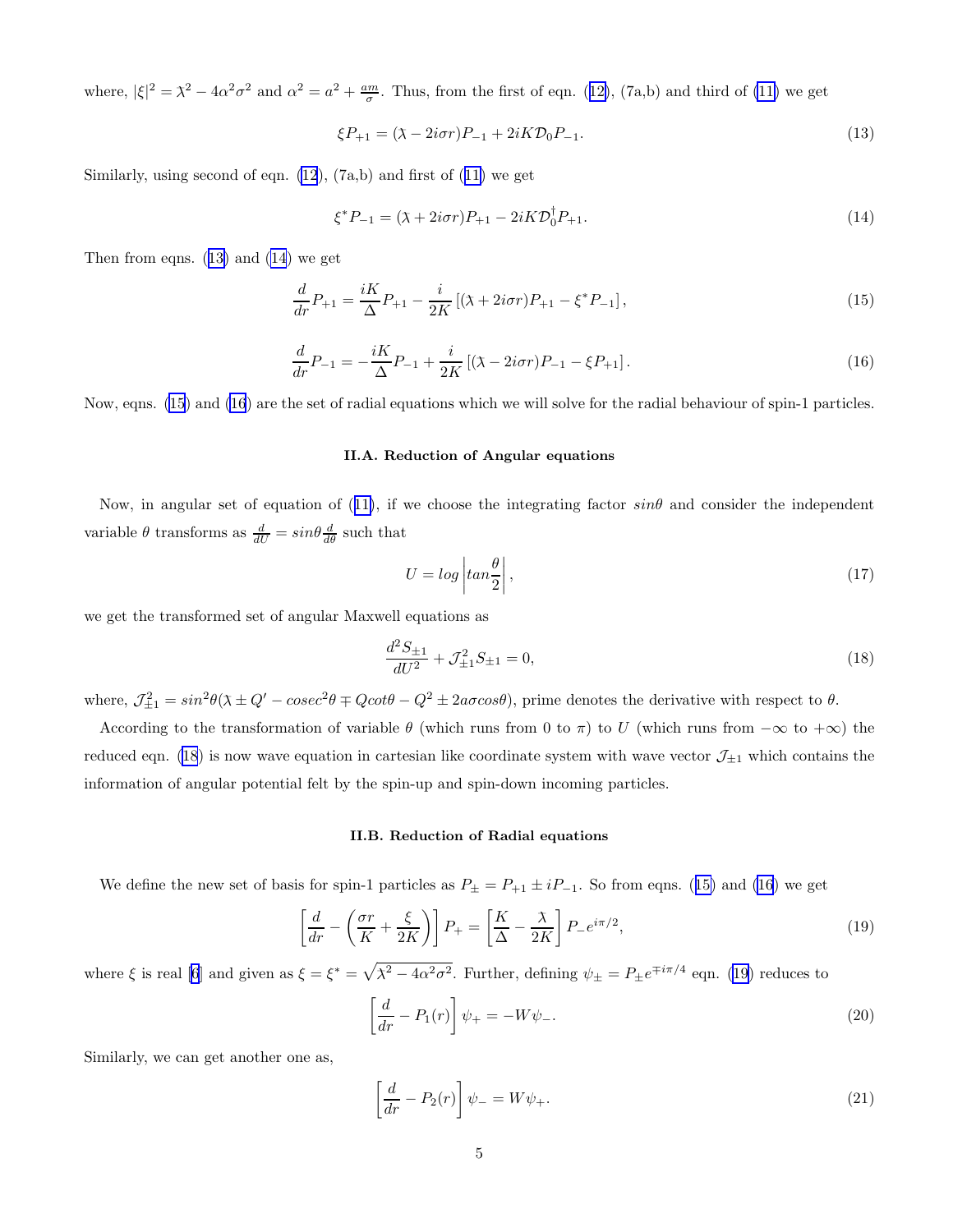<span id="page-6-0"></span>Here, $P_1(r) = \frac{\sigma r}{K} + \frac{\xi}{2K}$ ,  $P_2(r) = \frac{\sigma r}{K} - \frac{\xi}{2K}$  and  $W = \frac{\lambda}{2K} - \frac{K}{\Delta}$ . Now, eqns. [\(20\)](#page-5-0) and ([21\)](#page-5-0) are the coupled radial equations for spin-1 particles in the particular choice of basis system as given above. To get appropriate solution we will decouple those and change the independent variable  $r$  to  $V$  as is given below.

Decoupling eqns. [\(20](#page-5-0)) and [\(21\)](#page-5-0) for  $\psi_+$  we get

$$
\frac{d^2\psi_+}{dr^2} - \left(P_1(r) + P_2(r) + \frac{W'}{W}\right)\frac{d\psi_+}{dr} + \left(W^2 - P_1' + \frac{W'}{W}P_1 + P_1P_2\right)\psi_+ = 0,\tag{22}
$$

where, prime denotes the derivative with respect to r. Now, we consider the integrating factor  $[W(r^2 + \alpha^2)]^{-1}$  and variable transformation as  $\frac{d}{dV} = [W(r^2 + \alpha^2)]^{-1} \frac{d}{dr}$  such that

$$
V = \left(\frac{\lambda}{2\sigma}\right)r - \sigma\left[\frac{r^3}{3} + Mr^2 + r(2\alpha^2 + 2(2M^2 - a^2) + a^2) - \frac{(\alpha^2 + r^2 - 2)^2}{2\sqrt{M^2 - a^2}}log(r - r) + \frac{(\alpha^2 + r^2 + 2)^2}{2\sqrt{M^2 - a^2}}log(r - r) + \frac{(\alpha^2 + r^2 + 2)^2}{2\sqrt{M^2 - a^2}}log(r - r) + \frac{(\alpha^2 + r^2 + 2)^2}{2\sqrt{M^2 - a^2}}log(r - r) + \frac{(\alpha^2 + r^2 + 2)^2}{2\sqrt{M^2 - a^2}}log(r - r) + \frac{(\alpha^2 + r^2 + 2)^2}{2\sqrt{M^2 - a^2}}log(r - r) + \frac{(\alpha^2 + r^2 + 2)^2}{2\sqrt{M^2 - a^2}}log(r - r) + \frac{(\alpha^2 + r^2 + 2)^2}{2\sqrt{M^2 - a^2}}log(r - r) + \frac{(\alpha^2 + r^2 + 2)^2}{2\sqrt{M^2 - a^2}}log(r - r) + \frac{(\alpha^2 + r^2 + 2)^2}{2\sqrt{M^2 - a^2}}log(r - r) + \frac{(\alpha^2 + r^2 + 2)^2}{2\sqrt{M^2 - a^2}}log(r - r) + \frac{(\alpha^2 + r^2 + 2)^2}{2\sqrt{M^2 - a^2}}log(r - r) + \frac{(\alpha^2 + r^2 + 2)^2}{2\sqrt{M^2 - a^2}}log(r - r) + \frac{(\alpha^2 + r^2 + 2)^2}{2\sqrt{M^2 - a^2}}log(r - r) + \frac{(\alpha^2 + r^2 + 2)^2}{2\sqrt{M^2 - a^2}}log(r - r) + \frac{(\alpha^2 + r^2 + 2)^2}{2\sqrt{M^2 - a^2}}log(r - r) + \frac{(\alpha^2 + r^2 + 2)^2}{2\sqrt{M^2 - a^2}}log(r - r) + \frac{(\alpha^2 + r^2 + 2)^2}{2\sqrt{M^2 - a^2}}log(r - r) + \frac{(\alpha^2 + r^2 + 2)^2}{2\sqrt{M^2 - a^2}}log(r - r) + \frac{(\alpha^2 + r^2 + 2)^2}{2\sqrt{M^2 - a^2}}}
$$

where,  $r_{\pm} = M \pm \sqrt{M^2 - a^2}$  and  $\alpha^2 = a^2 + am/\sigma$ . Thus from eqn. (22) we get

$$
\frac{d^2\psi_+}{dV^2} + \mathcal{K}_+^2 \psi_+ = 0,\tag{24}
$$

where,  $\mathcal{K}_{+}^{2} = \frac{\left(W^{2} - P_{1}^{\prime} + \frac{W^{\prime}}{W} P_{1} + P_{1} P_{2}\right)}{W^{2} (r^{2} + \alpha^{2})^{2}}$  $\frac{1 + \sqrt{w^2 + 2^2 + 2^2}}{W^2(r^2 + \alpha^2)^2}$  $\frac{1 + \sqrt{w^2 + 2^2 + 2^2}}{W^2(r^2 + \alpha^2)^2}$  $\frac{1 + \sqrt{w^2 + 2^2 + 2^2}}{W^2(r^2 + \alpha^2)^2}$ . Similarly, decoupling eqns. [\(20](#page-5-0)) and ([21\)](#page-5-0) for  $\psi$  we get

$$
\frac{d^2\psi_-}{dV^2} + \mathcal{K}_-^2 \psi_- = 0,\tag{25}
$$

where,  $\mathcal{K}^2 = \frac{W^2 - P'_2 + \frac{W'}{W} P_2 + P_1 P_2}{W^2 (r^2 + \alpha^2)^2}$  $\frac{2+\omega+2+1-1-2}{W^2(r^2+\alpha^2)^2}$ . Finally, we have set of second order differential wave equations (24) and (25) which are easier to attack to study the radial behaviour of spin-1 particles. Usually new transformed variable V varies from  $-\infty$  to  $+\infty$ . But, if the frequency  $\sigma$  of the incident wave is such that

$$
W^2(r^2 + \alpha^2)^2 = 0\tag{26}
$$

at  $r = r_c > r_+$ ,  $V - r$  relation becomes multivalued. For that frequency range wave vector  $\mathcal{K}_{\pm}$  diverges at  $r = r_c$ outside the horizon and the energy extraction from the space-time may be possible in the range  $r_+$  to  $r_c$ . Here  $r_c$  may play the same role as the radius of ergosphere. We know that, in case of a rotating black hole energy extraction may be possible from the ergo-region. Chandrasekhar [\[6](#page-15-0)] conjectured from the asymptotic solution of the electromagnetic wave that the super-radiance is exist. He showed that, if the frequency of the incident wave is less than of certain cut-off value (i.e.,  $\lesssim -\frac{am}{2Mr_+}$ ), potential barrier of the system diverges and it varies as  $\frac{1}{(r-|\alpha|)^4}$  close to the singular point. Here, our calculations tally well with that conjecture. Equations (24) and (25) are the wave equations in cartesian like coordinate system where  $\mathcal{K}_{\pm}$  contains the information of the radial potential felt by the particles in the new basis system.

Now, from eqn. (26) we see the singular points are, where potential diverges for

$$
\sigma = \sigma_c = \frac{\pm \Delta^{1/2} \sqrt{2\lambda} - 2am}{2(a^2 + r^2)},
$$
\n(27*a*)

$$
\sigma = \sigma_c = -\frac{am}{r^2 + a^2}.\tag{27b}
$$

Thus, there are three possible frequencies where the potential may diverge and the super-radiance occurs. But not necessarily for all three  $\sigma_c$ s potential will diverge at  $r \ge r_+$  for particular a, m, M. If the frequencies of the incident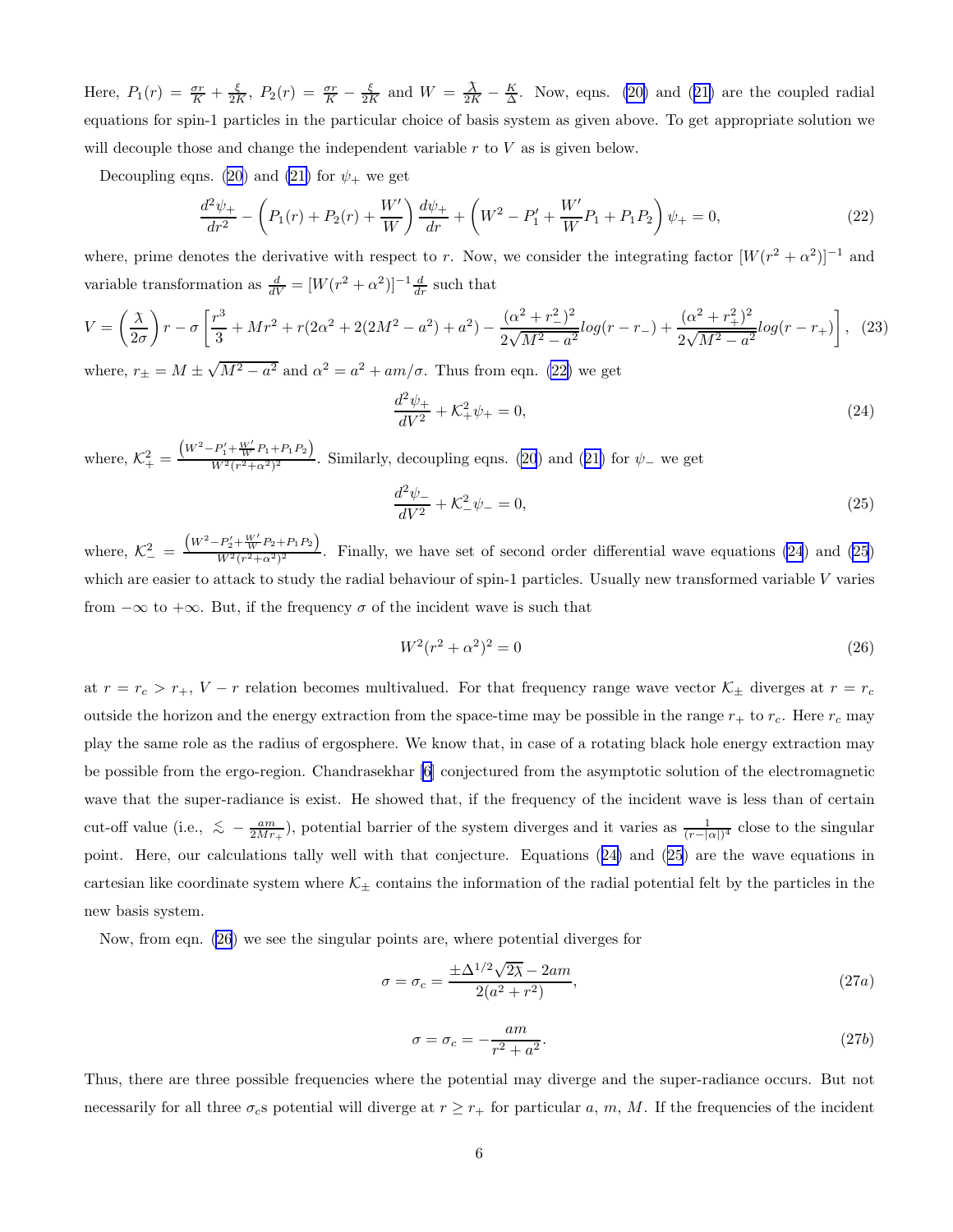electromagnetic wave are such that, at a radius  $r \geq r_+$  at least one of the eqns. (27a,b) satisfy then for that frequency range super-radiance is expected. For the other values of  $\sigma$  the potential as well as  $\mathcal{K}^2_{\pm}$  behaviour does not have any singular point as is shown in Figs. 1 and 2a,b below. Here, the frequencies for which super-radiance is expected to occurare looking different from that given by Chandrasekhar [[6\]](#page-15-0). Actually, as we change the dependent variable  $(R_{+1})$ to  $\psi_{\pm}$ ) and independent variable (r to V) here in a different manner with respect to that of Chandrasekhar, frequency expressions are looking different apparently but the physical meanings are same for both the cases. It is interesting to note that for super-radiance to occur either eqn. (27a) or (27b) or both have to be satisfied at a radius  $r \leq r_c$ whatever be the  $\sigma$ . Thus, it is very obvious that for all  $\sigma$  eqns. (27a.b) do not satisfy, which is again in agreement with Chandrasekhar's calculation.

#### III. SOLUTION

Here we will discuss about the solution of the reduced Maxwell equations described in previous section. We mainly willconcentrate on the solution of eqns. ([18\)](#page-5-0), [\(24](#page-6-0)), [\(25](#page-6-0)) and will understand about the dynamical behaviour of the spin-1 particles in Kerr geometry.

#### III.A. Angular Solution

From eqn. [\(11](#page-4-0)), we see that for Schwarzschild black hole, solution of angular set of equations is nothing but the standard spherical harmonics  $N_{lm}(\theta, \phi)$  with integral azimuthal quantum number m [\[14,15](#page-15-0)]. In that occasion  $\mathcal{L}^{\dagger}$ and L simply act as raising and lowering operator respectively of spin-s for  $\mathcal{S}_{lm}(\theta, \phi)$ . Corresponding eigenvalue which is the separation constant  $\lambda$  for spin-1 particles is appeared as  $\lambda^2 = l(l + 1)$  [\[15](#page-15-0)], which is well known as the total angular momentum of the system where  $l$  is the angular momentum quantum number. For the case of spin-1/2 particles, Chakrabarti [\[7](#page-15-0)] found the angular solution in Kerr geometry in terms of the combination of different spherical harmonics and Clebsch-Gordan coefficients in perturbative method with  $a\sigma$  as the perturbative parameter. He also found the separation constant which was modified from that of Schwarzschild case in terms of Clebsch-Gordan coefficients. Here, our approach to find the angular solution is different from that of Chakrabarti. Actually our method is easily possible to apply here even for angular equation as particles are massless. Thus to get angular solution we willsolve eqn. ([18\)](#page-5-0) by IWKB method which was applied earlier for the solution of radial Dirac equation only. By this IWKB (instantaneous WKB) method we can get the analytical solution of the second order wave equation which is described in detail in earlier papers [\[9,10,12](#page-15-0)]. By this method the transmission and reflection coefficients are calculated at the each location. Here, the particle under consideration is moving in a potential field varying with the location. As the potential barrier felt by the particle is changing with space (see figures for potential plot), the transmission and reflection amplitudes should be space-dependent. Thus from the IWKB solution we can get the local values of the reflection and transmission coefficient and the spatially complete solution is possible to construct. One can have more clear feeling about the local transmission and reflection coefficients if the potential barrier of the system is thought to compose of a large number of square steps. The size and number of the different steps are chosen in such a way that the overall combination of all the steps follows the pattern of the actual potential barrier[[11\]](#page-15-0). Now, one can solve this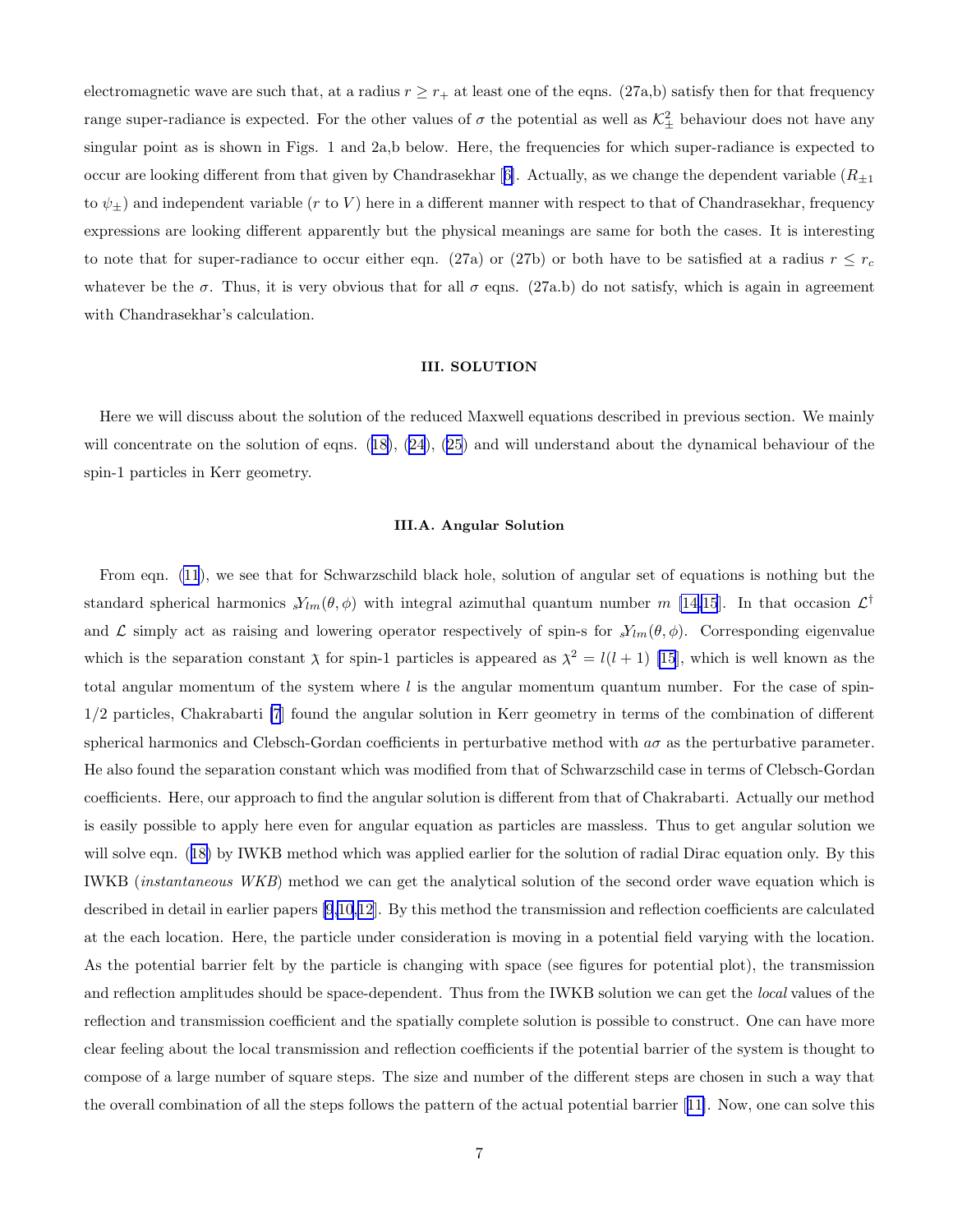<span id="page-8-0"></span>as a barrier problem where the barrier under consideration contains a large number of square steps. The transmission and reflection coefficients are calculated at each junction out of the transmission in the previous junction, from what the meaning of local values of the transmission and reflection coefficient is well-understood. In the earlier papers [[9,10\]](#page-15-0), in the context of the solution of Dirac equation it was seen that in both the ways (by IWKB method and the way when barrier is considered to compose by a large number of square steps) the solutions are matching perfectly. Here, throughout the study we will concentrate on IWKB solution (not the barrier method as [\[11](#page-15-0)]) to obtain an analytical result. The solution of IWKB method is valid if the wave number k of the incoming photon at a location x satisfies the condition  $\frac{1}{k}\frac{dk}{dx} << k$ . Thus, the applicability of IWKB method depends on the validity of the WKB approximation method.

In the eqn. [\(18\)](#page-5-0), $\lambda$  is already known following the calculation of Chakrabarti [[7\]](#page-15-0). Thus all the parameters are known in([18\)](#page-5-0). As  $\mathcal{J}_{\pm 1}$  varies in entire region and we are interested about the dynamics of the waves in that region itself, from eqn.([18\)](#page-5-0) we get the solution

$$
S_{\pm 1} = \frac{\mathcal{A}_{a\pm}}{\sqrt{\mathcal{I}_{\pm 1}}}e^{+iu_{a\pm}} + \frac{\mathcal{B}_{a\pm}}{\sqrt{\mathcal{I}_{\pm 1}}}e^{-iu_{a\pm}} \tag{28}
$$

by IWKB method, where the coefficients  $A_{a\pm}$  and  $B_{a\pm}$  are space-dependent related as  $A_{a\pm}^2 + B_{a\pm}^2 = \mathcal{J}_{\pm 1}$  [\[9](#page-15-0)] because sum of the transmission and reflection coefficients are always unity. The ikonals are defined as  $\int \mathcal{J}_{\pm 1} dU = u_{a\pm}$ .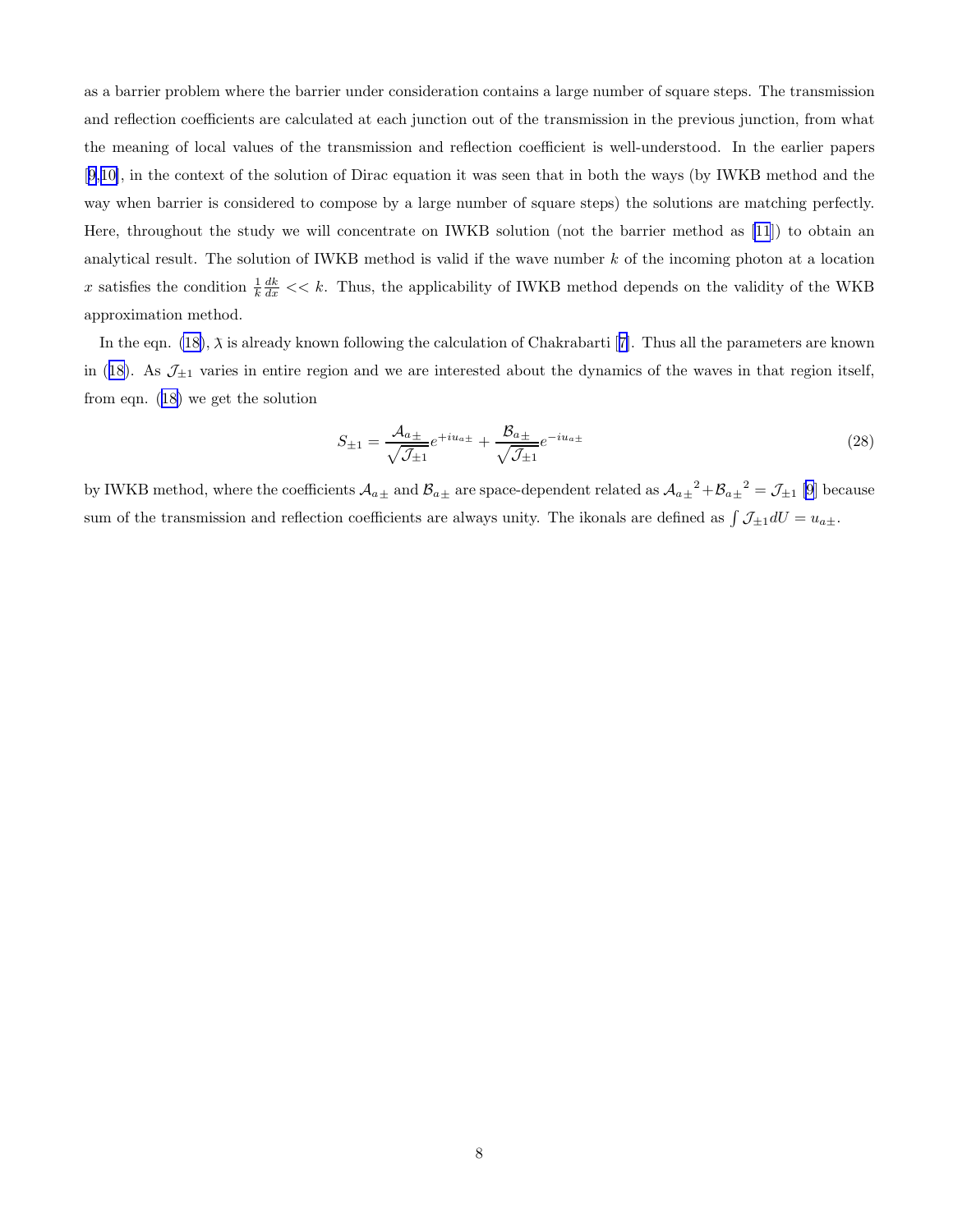

Fig. 1: Variation of  $\mathcal{J}_+^2$  and  $\mathcal{J}_-^2$  as functions of U for frequency  $\sigma = 0.5$  and Kerr parameter  $a = 0$  (solid curve), 0.2 (dotted curve), 0.4 (dashed curve), 0.6 (long-dashed curve), 0.8 (dot-dashed curve) and 1 (dot-long-dashed curve).  $a = 0$  corresponds to Schwarzschild solution for which  $\lambda = 2$ . Following [\[7\]](#page-15-0) we get other  $\lambda$ s as  $\lambda^2 = 1.704382, 1.417009, 1.136979, 0.863197, 0.594325$ for  $a\sigma = 0.1, 0.2, 0.3, 0.4, 0.5$  respectively;  $l = 1, m = -1, M = 1$ .

Now we will display the solutions for a few sets of physical parameter. The physical parameters are chosen in such a manner that the interaction of photon with black hole should be significant. Therefore, corresponding Compton wavelength should be of same order to the black hole radius, i.e.,  $\frac{1}{\sigma} \sim M + \sqrt{M^2 - a^2}$  (as  $\hbar = G = c = 1$ ), otherwise the result is insignificant. Also we choose  $M = 1$  for all the figures. Figure 1 shows the variation of  $\mathcal{J}^2_+$  and  $\mathcal{J}^2_-$  with respect to U for different rotation parameters  $(a = 0 \rightarrow 1)$  of the black hole for a particular frequency of the incident wave ( $\sigma = 0.5$ ). It is seen that in a certain range both  $\mathcal{J}^2_+$  and  $\mathcal{J}^2_-$  attain negative values and corresponding ikonals become imaginary. Recalling Schrödinger wave equation, we can say for that range of  $U$  total energy of the incoming particle is less than the potential energy of the system and particle is inside the barrier. In the other range, total energy of the spin-1 particle (in that coordinate system) is greater than or equal to the potential energy of the system as  $\mathcal{J}_{\pm}^2$  attains greater than or equal to zero respectively. In the case of  $\mathcal{J}_{+}^2$ , at around  $\theta = \frac{\pi}{2}$  particle enters into the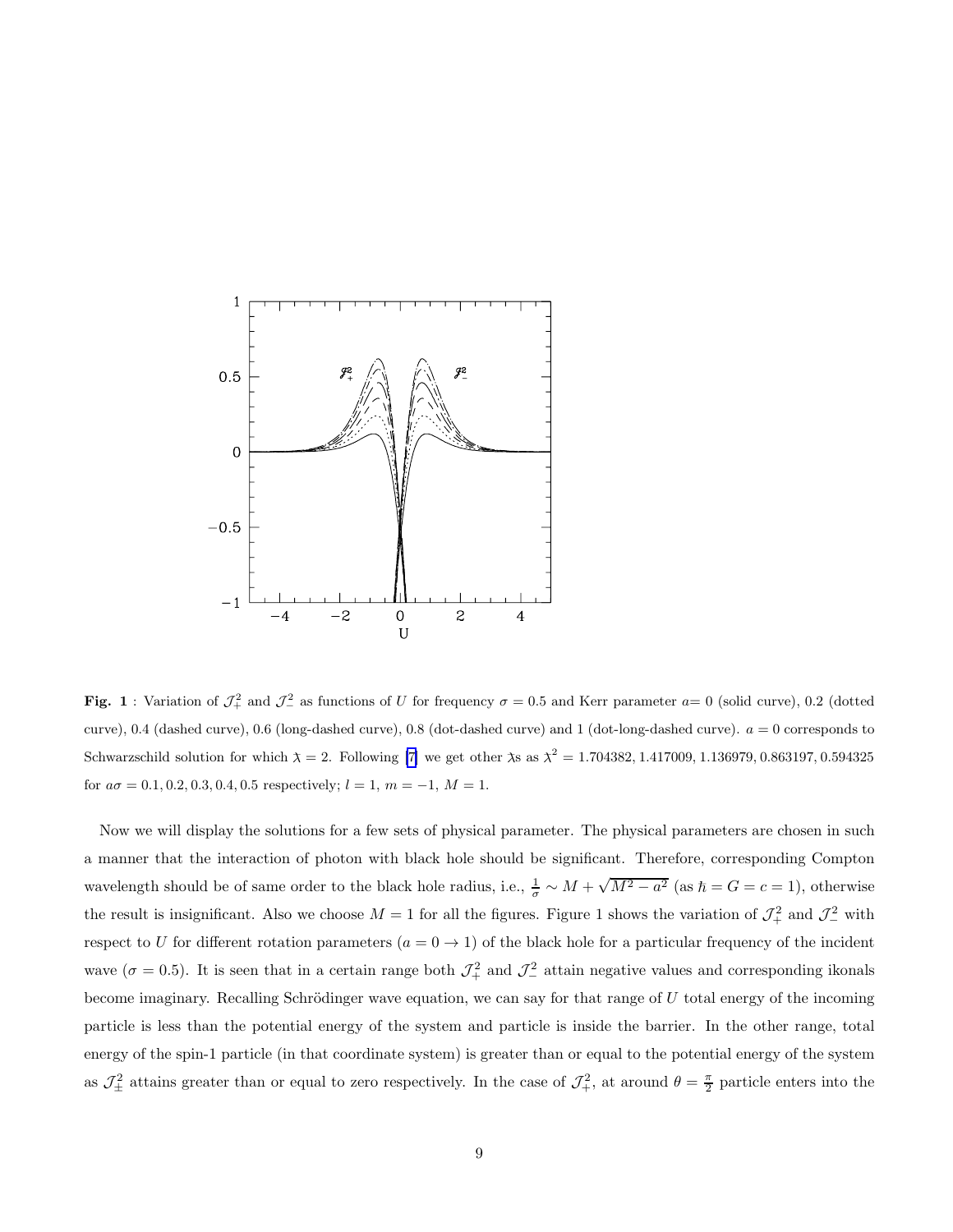barrier and remains inside upto  $\theta = \pi$ . On the other hand, behaviour of  $\mathcal{J}_-^2$  is just opposite. In that case particle energy becomes greater than or equal to the potential energy of the system at around  $\theta = \pi/2$  but for  $\theta \le \pi/2$  the particle remains inside the barrier. In this way, with the increment of  $\theta$  values, particle goes inside the barrier and then comes out from it alternatively and corresponding U runs from  $-\infty$  to  $\infty$  and  $\infty$  to  $-\infty$  alternatively. As the rotation of the black hole decreases curvature of the space-time reduces, which reflects in the behaviour of  $\mathcal{J}^2_{\pm}$  whose height is lowered down. The results with particular a parameter but different σs will be same as Fig. 1 as it depends only on  $a\sigma$  not on the individual values of a and  $\sigma$ .

Although the solution [\(28](#page-8-0)) is looking like a wave solution containing incident and reflected parts but there is nothing like that physically. This appears like that because of the method we choose and corresponding transformation of variable $\theta$  to cartesian like variable U. Following [\[9](#page-15-0)], [[10\]](#page-15-0) and [\[12](#page-15-0)] we can find out the  $\theta$ -dependent expressions of  $A_{a_{\pm}}$  and  $B_{a_{\pm}}$  but there is no relation to transmission and reflection wave amplitudes. To calculate the  $\theta$ -dependent expressions of  $\mathcal{A}_{a_\pm}$  and  $\mathcal{B}_{a_\pm}$  we need to impose the boundary conditions properly. In case of  $\mathcal{J}^2_+$ , for  $U \to -\infty$ (actually for  $U \leq -5$ , see Fig. 1) both  $\mathcal{A}_{a_+}$  and  $\mathcal{B}_{a_+}$  should be constant which are same as for pure WKB solution. But in the region  $U \sim 0 \to \infty$ , as because the wave is inside the potential barrier,  $\mathcal{B}_{a_+}$  must be zero otherwise the solution will diverge at  $U \sim \infty$ . In case of  $\mathcal{J}_{-}^2$ , the boundary conditions for  $\mathcal{A}_{a_-}$  and  $\mathcal{B}_{a_-}$  should be appeared just in an opposite way as is depicted from the behaviour of  $\mathcal{J}^2$  too. But it can be reminded that this solution is only valid for  $\frac{1}{\mathcal{J}_{\pm}}$  $\frac{d\mathcal{J}_\pm}{dU} << \mathcal{J}_\pm.$ 

#### III.B. Radial Solution

To find the solution of eqns. [\(24](#page-6-0))and ([25\)](#page-6-0) we again follow IWKB method where  $\mathcal{K}_{\pm}$  a is function of r and we are interested about the solution at the varying  $\mathcal{K}_{\pm}$  region. The solution is

$$
\psi_{\pm} = \frac{\mathcal{A}_{r\pm}}{\sqrt{\mathcal{K}_{\pm}}}e^{+iu_{r\pm}} + \frac{\mathcal{B}_{r\pm}}{\sqrt{\mathcal{K}_{\pm}}}e^{-iu_{r\pm}},\tag{29}
$$

where, the space dependent transmitted and reflected amplitudes are related as  $A_{r\pm}^2 + B_{r\pm}^2 = \mathcal{K}_{\pm}$  and the ikonals are defined as  $\int \mathcal{K}_{\pm} dV = u_{r\pm}$ . In a similar way as the case for angular solution sum of the space-dependent transmission and reflection coefficients are unity always. Close to the black hole horizon  $\mathcal{B}_{r\pm}$  should be ∼ 0; because of high gravitative power there is virtually no outwards reflection. Also, far away from the black hole, both  $A_{r\pm}$  and  $B_{r\pm}$  are constant as potential does not vary there (see Fig. 2a,b). These are the essential boundary conditions to obtain spacedependent solutions. Far away from the black hole, solutions will merge to that of WKB solution. As matter comes closer, spatial variance comes into the picture and IWKB method is needed to obtain an analytical space-dependent solution. This solution is valid for the entire range of r and all values of a (even for Schwarzschild  $a = 0$  case). As for different physical parameter set, variations of  $K_{\pm}$  are different, corresponding space-dependent behaviour of transmission and reflection coefficients will be different.

Here we display the solutions for a few physical parameter set for which the interaction between incoming photon and black hole is significant, as explained in §III.A. Figure 2a shows the behaviour of the square of wave numbers  $\mathcal{K}_+$ and K<sub>−</sub> with respect to new variable V for a particular frequency ( $\sigma$ ) and different angular momentum of the black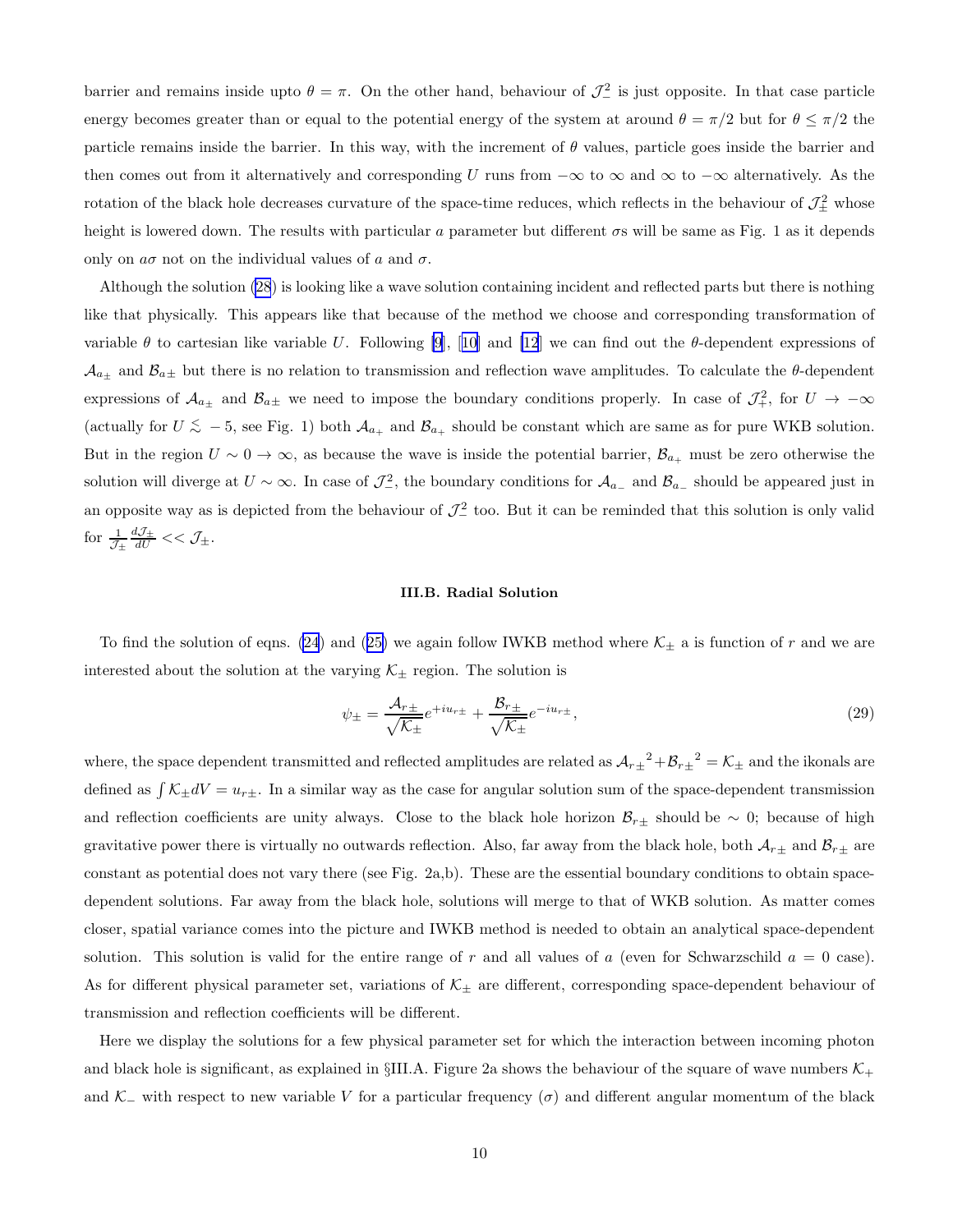hole  $(a)$ . It is seen that as a value increases, curvature effect on the space-time increases as a result corresponding strength of the wave number increases. Similar features are seen in Fig. 2b where  $\mathcal{K}^2_+$  and  $\mathcal{K}^2_-$  are shown for a particular Kerr parameter ( $a = 0.5$ ) and different  $\sigma$ s. As the frequency of the incident wave becomes higher, its energy becomes higher too, as a result it needs to overcome the less strength of barrier. On the other hand with the decrement of frequency its energy decreases as well as it feels higher potential barrier in the motion. For both the cases, in entire region of  $V, K_{\pm}^2$  never be negative, which indicates total energy of the incoming wave is always greater than or equal to the potential energy of the system. It can be checked that for some parameter set,  $\mathcal{K}^2_{\pm}$  becomes negative, which indicates the existence of the potential barrier whose peak is higher than the energy of the incoming particle as was seen in the case of Dirac particles in Kerr geometry [\[10](#page-15-0)].



Fig. 2a : Variation of  $\mathcal{K}^2_+$  (solid curve) and  $\mathcal{K}^2_-$  (dotted curve) as functions of V for a particular frequency  $\sigma = 0.5$  and different Kerr parameter a as marked on each set of curve. Corresponding values of  $\lambda$  for different plots are given in Fig. 1;  $l = 1, m = -1, M = 1.$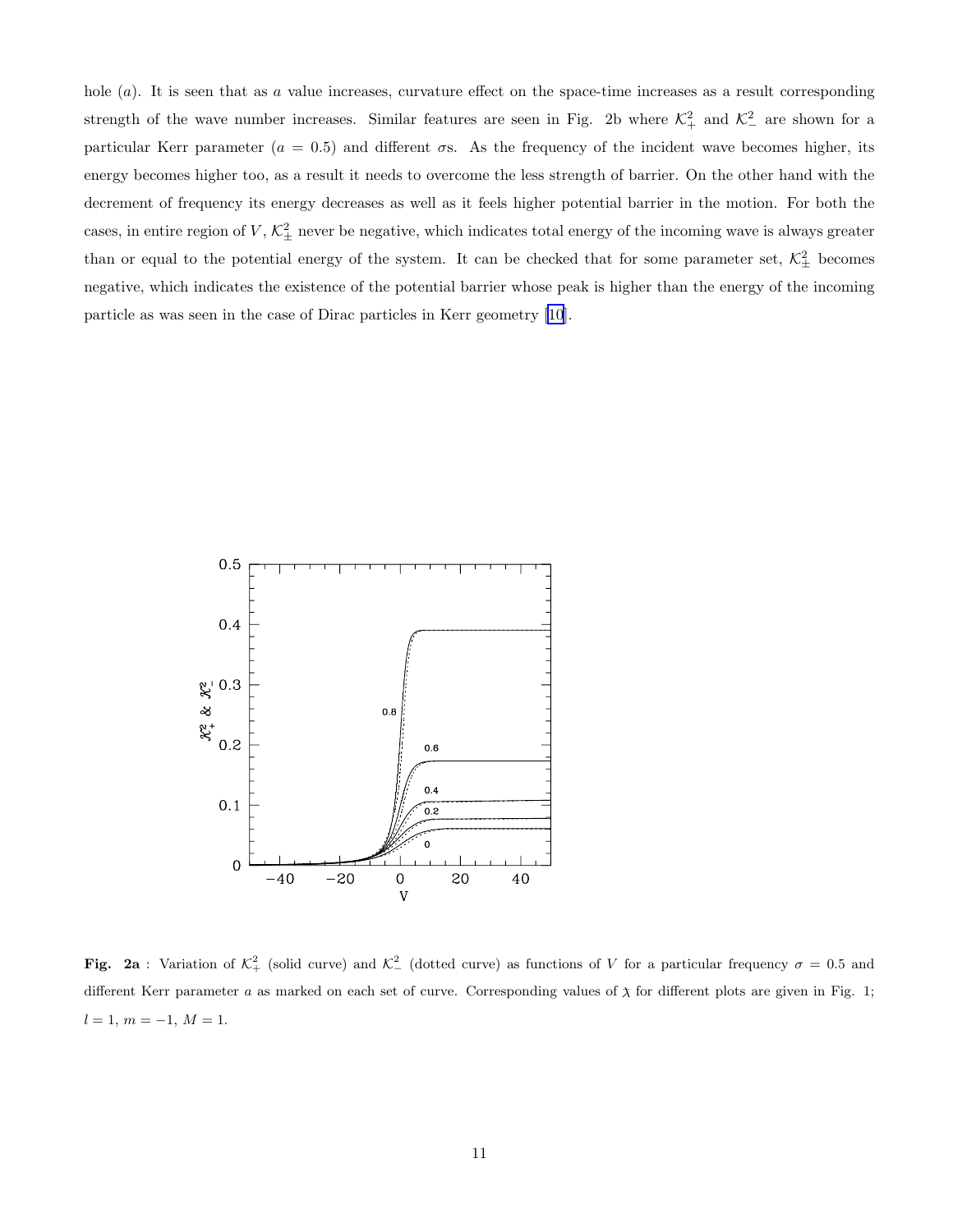

Fig. 2b: Variation of  $\mathcal{K}^2_+$  (solid curve) and  $\mathcal{K}^2_-$  (dotted curve) as functions of V for a particular Kerr parameter  $a = 0.5$  and different frequency of incident wave as marked on each set of curve. Corresponding values of  $\lambda$  for different plots are given in Fig. 1;  $l = 1, m = -1, M = 1$ .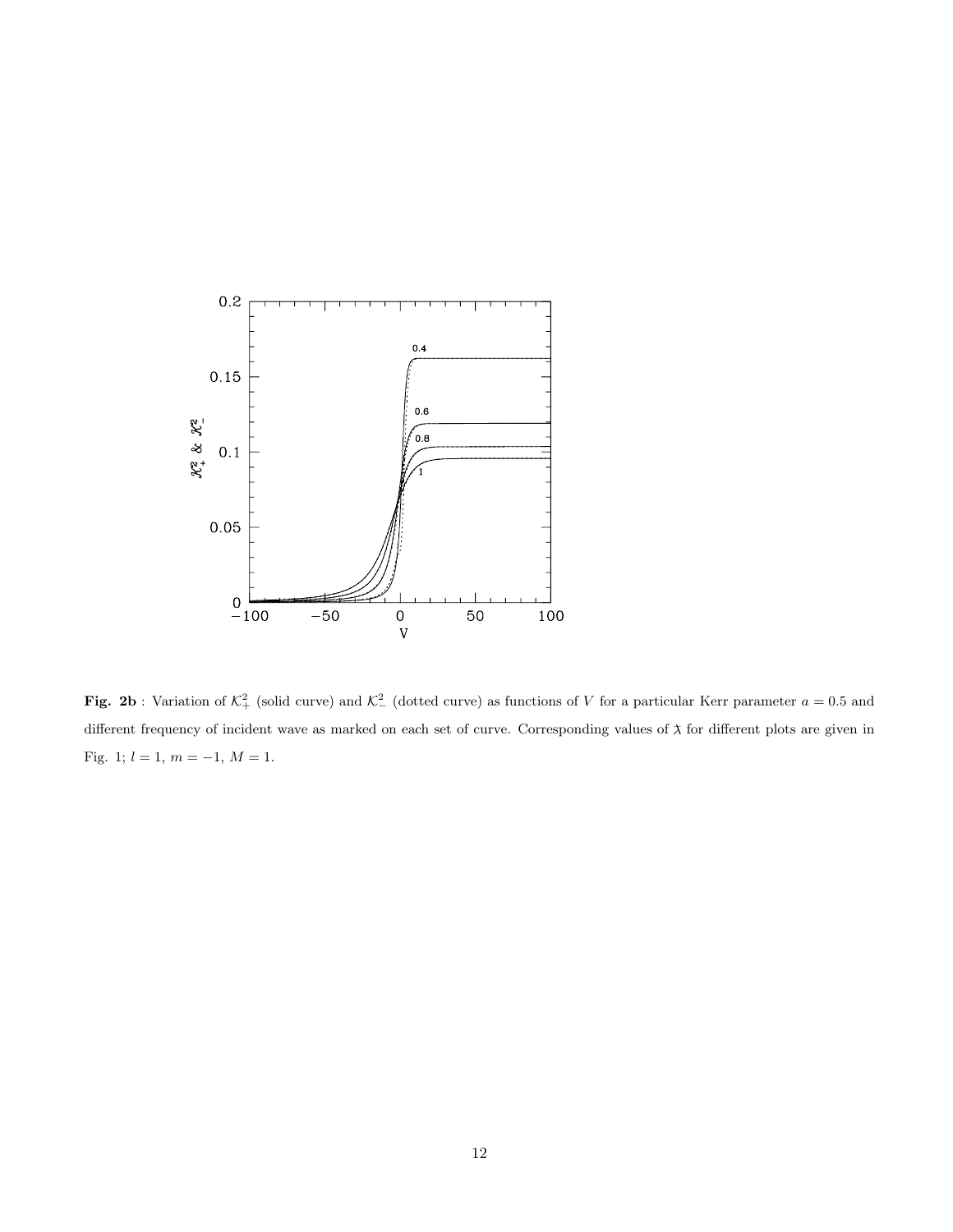

Fig. 2c : Variation of transmission (solid curve) and reflection (dotted curve) coefficients as functions of V for  $\sigma = 0.5$ ,  $a = 0.4$ and associated  $\lambda = 1.190382$ ;  $l = 1, m = -1, M = 1$ .

Figure 2c shows the space-dependent reflection and transmission coefficients for the frequency of particle  $\sigma = 0.5$ andangular momentum of the compact object  $a = 0.4$ . Following [[7\]](#page-15-0) we get corresponding  $\lambda = 1.190382$ . In Fig. 2a, the corresponding behavior of wave number is shown. Far away from the black hole ( $V \to -\infty$ ) small  $\mathcal{K}_+$  indicates higher barrier hight and high rate of reflection. As the wave comes closer to the black hole ( $V \to \infty$ ) potential barrier decreases as well as wave number  $K_{+}$  increases which results particle becomes free or almost free. So in that region transmission is 100% or almost 100%. At the other locations, these transmission and reflection coefficients are varying according to the behaviour of potential as well as  $K_{+}$ . Again, this solution is only valid as the condition  $\frac{1}{\mathcal{K}_{\pm}}$  $\frac{d\mathcal{K}_{\pm}}{dV} << \mathcal{K}_{\pm}$  satisfies.

It can be mentioned that this method of solution is also applicable to a range of parameters which demonstrates super-radiance where potential diverges at a certain location  $r > r_{+}$ . In early, this divergent nature of potential was depicted in case of fermions [\[10](#page-15-0)], though for the case of fermion super-radiance does not occur. In the present case, ifwe choose for example,  $a = 0.5$ ,  $\sigma = 0.2$  and corresponding  $\lambda = 1.305519$  [[7\]](#page-15-0),  $m = -1$ , it is found that potential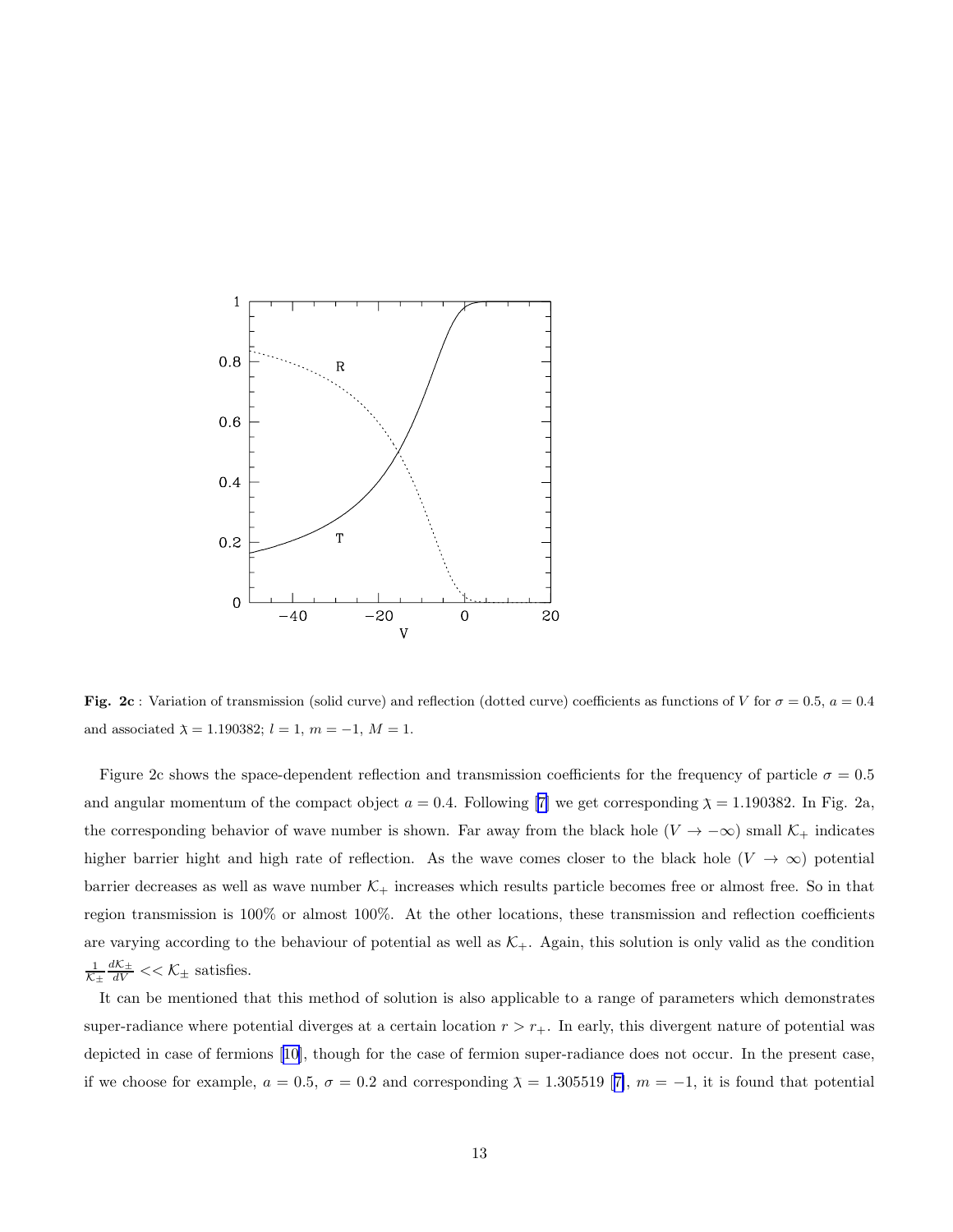as well as  $\mathcal{K}^2_{\pm}$  diverge at a certain location  $r > r_+$  and  $V - r$  relation becomes multivalued. For this parameter set super-radiance is expected to occur. Similarly, different other parameter set can be chosen where potentials as well as wave numbers diverge.

#### VI. CONCLUSIONS

Here we have studied the solution of Maxwell's equation in curved space-time particularly in Kerr geometry analytically. By the solution we can get the dynamical behaviour of spin-1 particles around black holes. We started with Maxwell equations in curved space-time especially in Kerr geometry then separated it into radial and angular parts. Furthermore, the radial and angular variables are given transformation in such a way that the equations are reduced to one dimensional wave equations in cartesian like coordinate system which is easier to attack. Following the earlier works by the author radial and angular solutions of Maxwell equations are obtained which we had only asymptotic knowledge[[6\]](#page-15-0) so far. Here we give the spatially complete analytical solution which is helpful for further studies those are already mentioned in the Introduction. Here the incident and reflected amplitudes are not constant, which vary according to the variation of the potential. Thus the reflection and transmission rate of the incident photon are space-dependent. On the occasion for the solution of Dirac equation in a black space-time author initiated a technique namely IWKB method to obtain the space-dependent behaviour of the transmission and reflection coefficient and corresponding spatially complete solution, then it was verified with the numerical results [\[9–12](#page-15-0)]. Here we have used same IWKB method to obtain solutions of Maxwell equations. The detail technique, i.e., how to obtain the space-dependent analytical expressions for transmission and reflection amplitudes are not repeated here. Here, one of the main emphasis is to construct an analytical complete solution of the electromagnetic wave in a curved space-time, according to my knowledge which was unavailable so far in the literature although the asymptotic as well as numerical solutions were available. Once we have the analytical solution, we can apply it obtain the Feynman Green function, second quantization in a specific metric, here for Kerr metric. The technique applied here is quantum mechanical where  $S_{\pm 1}$  and  $\psi_{\pm}$  are wave functions and the corresponding amplitudes of the wave are number. Once we have this knowledge of solution we can make second quantization in curved space-time where  $S_{\pm 1}$  and  $\psi_{\pm}$  are no longer wavefunctions but fields and the corresponding amplitudes become operator. Also in the context of Hawking radiation, to check black hole's stability and its perturbation, to find the quasi-normal modes of the black hole this solution is useful, as this is valid at close to the black hole as well as away from it.

Also we have studied here how the electromagnetic wave face different potential barrier for different physical parameter in a black hole space-time. As the radial functions  $R_{\pm 1}$  are given a certain choice of transformation, the potential in the final second order wave equation becomes real (unlike the earlier works like [\[6](#page-15-0)] etc.) which is now easier to study. According to that we concentrated on to study the transmission and reflection coefficients of the incoming wave. It is seen that depending on the frequency of the incoming electromagnetic wave and the angular momentum of the central object potential as well as wave number of the system change. Thus, it is concluded that the black hole can distinguish the spin-1 particles with different physical parameters. Earlier it was shown[[9\]](#page-15-0) by the author that black hole can distinguish Dirac particles of different frequency and mass and act as mass-spectrograph. Now globally